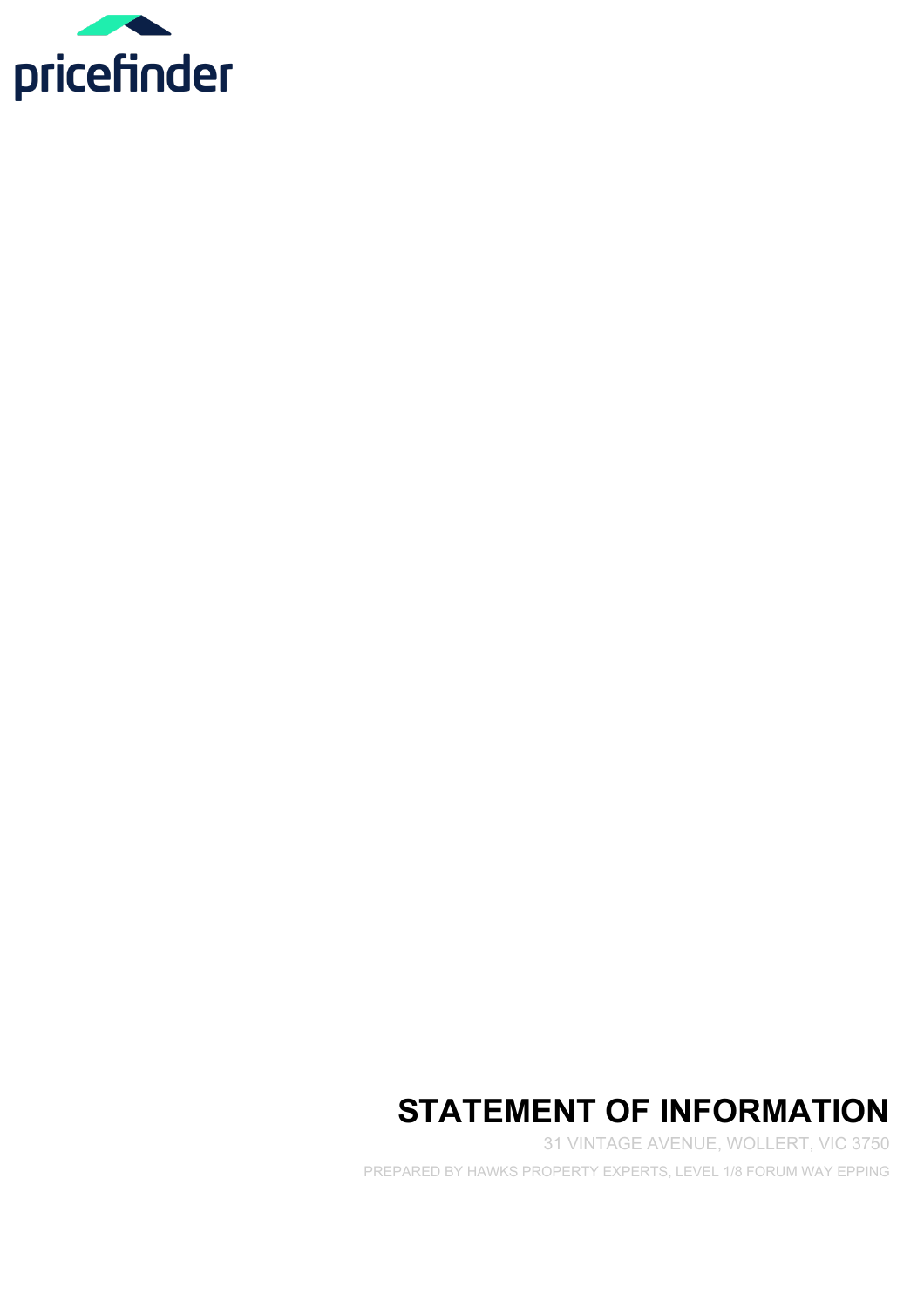

### **STATEMENT OF INFORMATION**

**Section 47AF of the Estate Agents Act 1980**



## **31 VINTAGE AVENUE, WOLLERT, VIC 3750 <b>2 4 2**  $\oplus$  **2**  $\oplus$  **2**

**Indicative Selling Price** For the meaning of this price see consumer.vic.au/underquoting

**Single Price:**

**\$730,000**

# **MEDIAN SALE PRICE**



**WOLLERT, VIC, 3750**

**Suburb Median Sale Price (House)**

**\$592,000**

01 July 2020 to 30 June 2021

Provided by: pricefinder

#### Geogle

# **COMPARABLE PROPERTIES**

The estate agent or agent's representative reasonably believes that fewer than three comparable properties were sold within two kilometres of the property for sale in the last six months.

**This report has been compiled on 28/07/2021 by HAWKS PROPERTY EXPERTS. Property Data Solutions Pty Ltd 2021 - www.pricefinder.com.au**

© The State of Victoria. The State of Victoria owns the copyright in the Property Sales Data and reproduction of the data in any way without the consent of the State of Victoria will constitute a breach of<br>the Copyright Ac so on the basis that the State of Victoria accepts no responsibility or liability whatsoever for any errors, faults, defects or omissions in the information supplied.